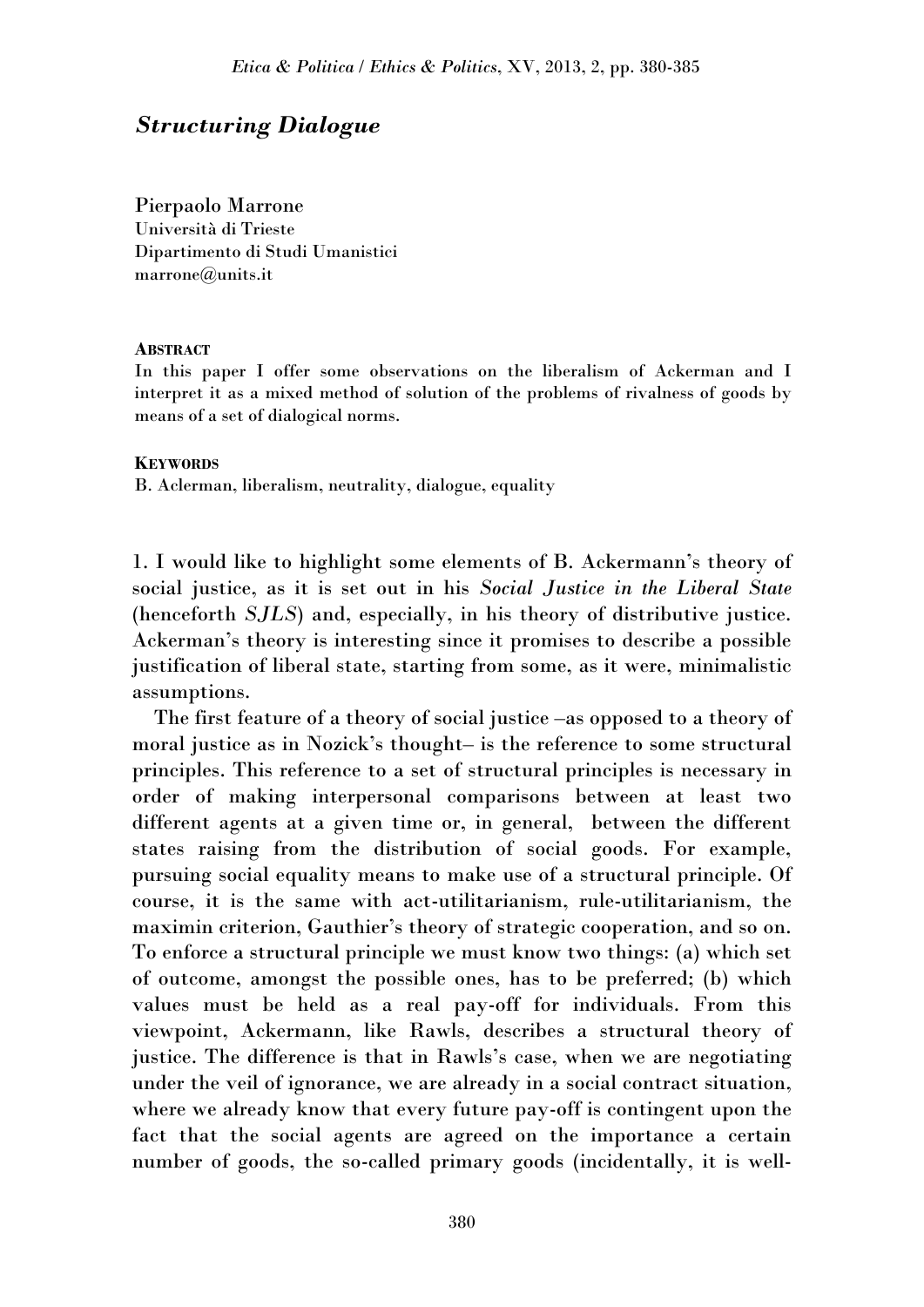known that it is part of the primary goods the basis for self-respect, that is the self-knowledge of an agent as a moral person).

2. From Ackermann's perspective, social contract is a useless intellectual artifact. All we need is a set of conversational rules –*rationality*, *convergence*, *neutrality*. The application or, better to say, the lexicographical application of these rules makes sure that the outcomes of cooperation –what in Ackermann's fiction is a fictional ubiquitous good, which represents goods in a situation of natural scarcity– are translated into the language of the monetary outcomes, health, education, and, surprisingly enough, into the acceptance of a general framework of liberties and political obligations, that we are get used to think as incorporated into liberal-democratic institutions. To know how to enforce distributive justice Rawls turns to maximin concept in the general conception of justice and to lexicographical order of the principles of justice in the special conception. Ackermann, from the beginning, turns to *undominated equality*. Undominated equality requires only that we are enjoying the condition to be a part of the dialogic exchange. So, equality as far as is the main condition of a dialogue aspiring to neutrality is a yardstick for a structural approach to justice.

There is a second main feature that is shared both by Rawls and by Ackermann, maybe, more evident in Rawls's construction than in Ackermann's theory. While both Rawls and Ackermann try to rule out every intuitionistic result from their procedural approachs to justice, they have to persuade the reader that the uniqueness of the startingpoint –original position or undominated equality as a part of the dialogic exchange– is a guarantee that the same uniformity is somehow passing on to the ideal finishing line.

Rawls is explicitly worried to avoid social conflict from his analysis of liberal institutions, and since social conflict mainly arises from disputes on distribution of resources, he tries to explain how to reach an outcome compatible with our social framework –a framework based upon the division of the classes–, but that is not destructive of the social order. For Ackermann, too, shaping an acceptable form of social conflict is one of the aim that social philosophy tries to pursue and justify. The principles of liberal dialogue seem to be the main instrument to state the priority of neutrality, that is of undominated equality. But this strategy is valid for us, now, from our historical, Western-based view-point. If in the next future we could discover another set of strategies, well, we would have come to a new phase of the liberal theory.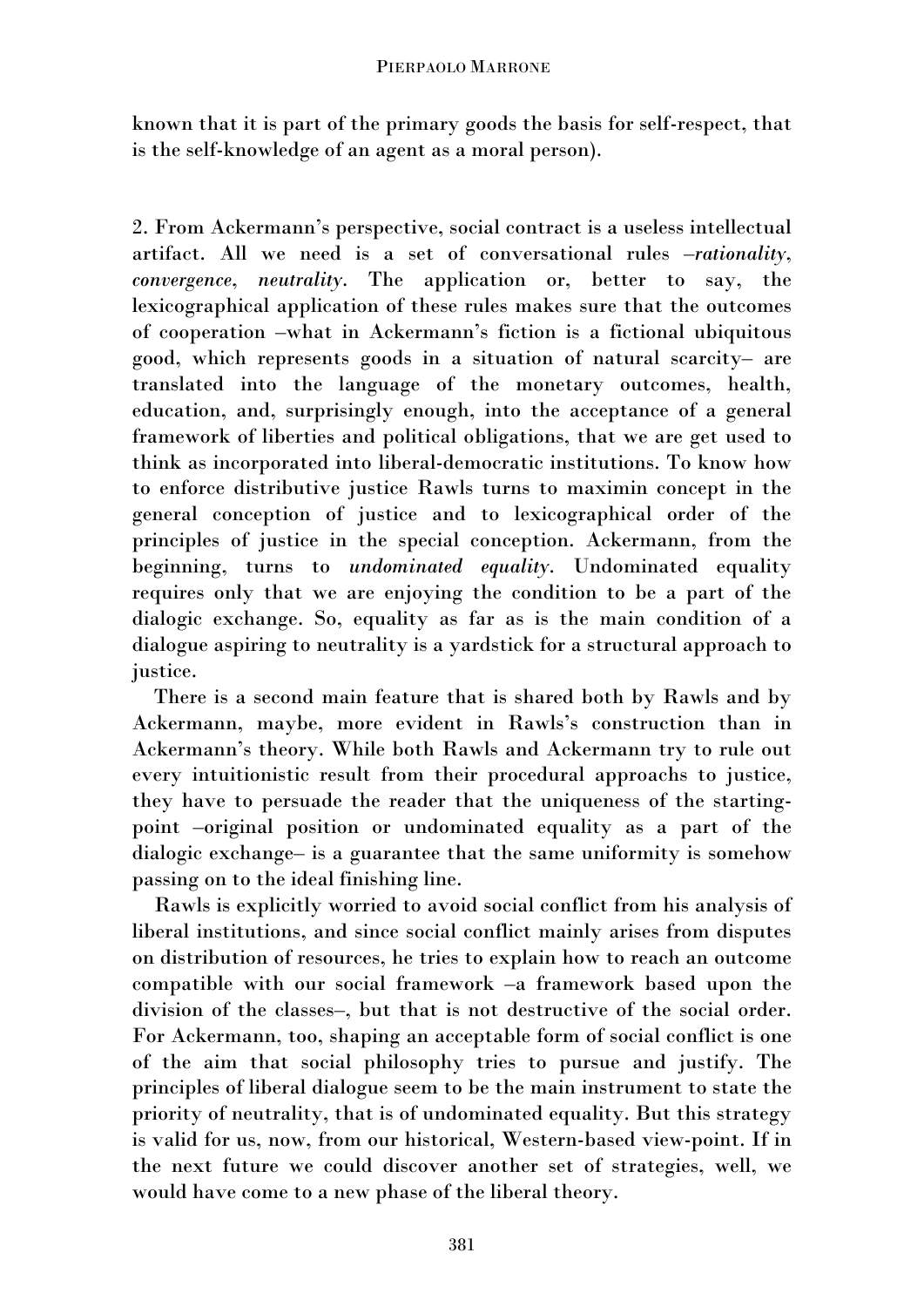Would we have to take seriously such a prudent way to affirm the priority of liberal neutrality? I do not think so. My opinion is that the principles of dialogue are shown in a decreasing order of generality, but in a reverse order of importance.

*Rationality* is a very general requirement, defined as follows. "whenever anybody questions the legitimacy of another power, the power holder must respond not by suppressing the questioner but by giving a reason that explains why he is more entitled to the resource than the questioner is" (*SJLS*, p. 4). *Convergence* is less general than rationality, because it requires to have a coherent set of believes through time and not contradictory believes. *Neutrality* is less general than convergence because it refers directly to one agent's reasons, prescribing that "no reason is a good reason if it requires the powerholder to assert: (a) that his conception of the good is better than that asserted by any of his fellow citizens, *or* (b) that, regardless of his conception of the good, he is intrinsically superior to one or more of his fellow citizens" (*SJLS*, p. 11).

What is interesting to know is if the principles of neutrality goes with or without a substantive content. In Ackermann's theory I guess we can find two different strategy of defense of neutrality. The first one is a strict interpretation of neutrality. The second one is a more relaxed interpretation. I will try to show that the first interpretation is neither consistent with the uniformity required to a structural theory of justice nor with undominated equality. The strict interpretation simply state that since "I am at least as good as you are", you cannot pretend to have a greater quantity of goods or if you can, you have to justify your pretension deriving it from the principles of liberal dialogue. What happens when I pretend to a greater quantity of public goods than yours? The assumption is that since our conceptions of good, of what is worth to pursue during a human life, are not 'out there', waiting for us to decide which one is the 'true' conception of good, we must stop to search a measure of their comparative value. But the fact that we can sometime trace a line of division amongst different and competing vision of goods, abstaining from a decision on which one is the 'better' one, does not mean that we are gotten clearer on how to distribute public goods. Maybe we would believe that, once accepted the plurality of different ways of living, we are giving concreteness to the liberal ideal of 'unforced agreement'. What it is sure is that this line of reasoning is on a pair with the liberal struggle against paternalism.

Nevertheless, once we have agreed upon the impossibility to find a rationale to put in order –and it would be necessarely a lexicographical order– our competing *Weltanschaaungen*, we cannot say, at the same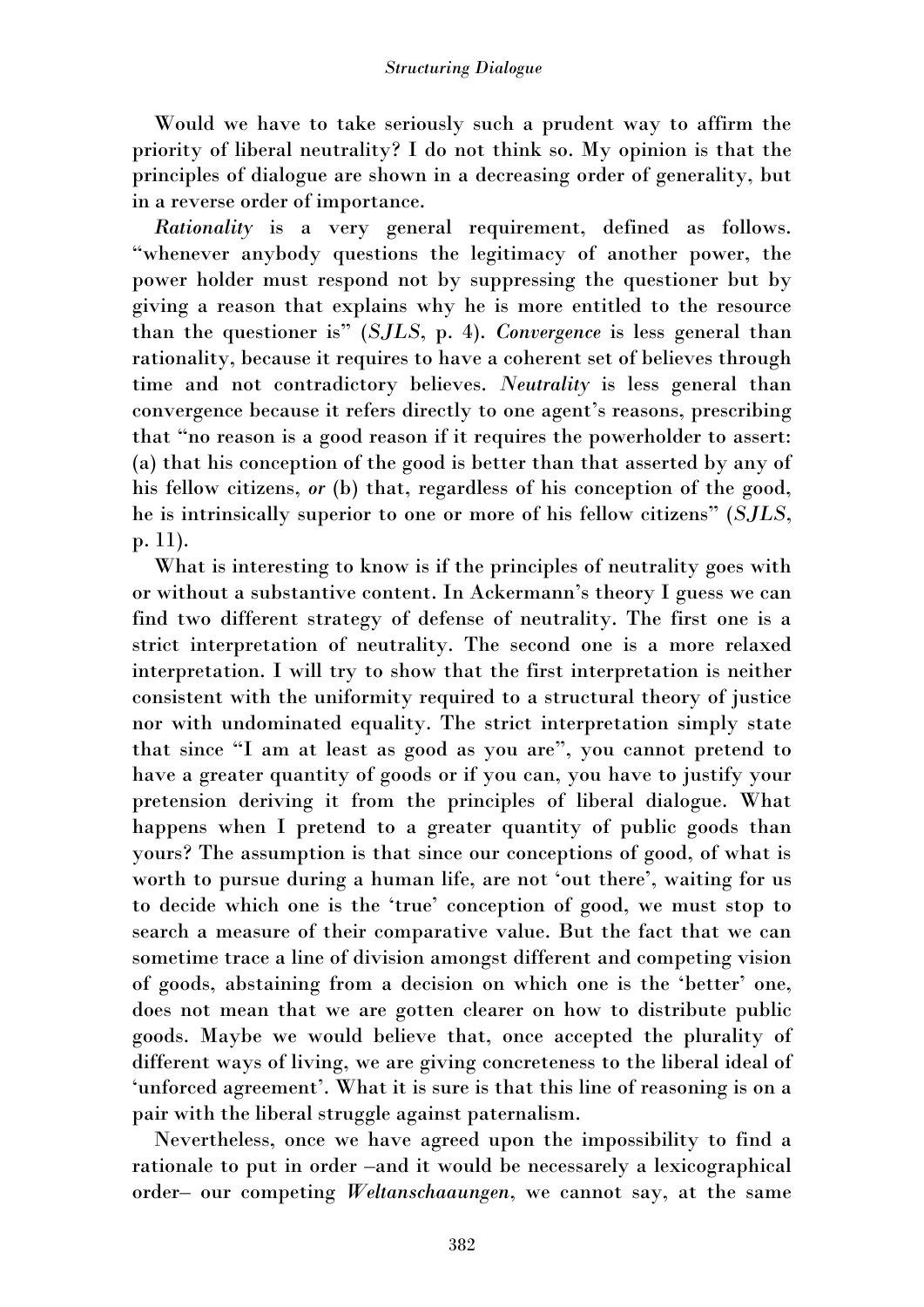time, that we have a rationale to put in order their different pretension over goods. If we are adopting a relaxed version of neutrality, we have to say that a peculiar set of distribution is to be preferred over another set, but that this is not a neutral outcome. If the story we are telling about liberalism is open-ended, we must prefer a neutral starting-point. But a neutral starting-point is unsuitable for preferring a peculiar distribution of the goods. So, there is no reason to exalt equality as a pure procedural effect of neutrality. Undominated equality is neither a direct nor a side-effect of neutrality for this reason: because equality is a value. If we are arguing on the basis that neutrality is a matter of procedure –and not a matter of value–, then we cannot derive a value from it. But, if we, from we beginning, have decided that neutrality is a value, then we can have two possible case: (1) it is an intrinsic value; (2) it is a instrumental value.

(1) If it is an intrinsic value the problem is to show that equality is embedded in neutrality. But this is the same to say that the assertion 'neutrality is about equality' is an analytical assertion. But, unless we are Platonic, we know that the attribution of meaning is a matter of agreement. So, the link between neutrality and equality is contingent.

(2) If we think that neutrality is an instrumental value, a value needed to pursue or to reach another value, we have already decided that the other value is an intrinsic one. In doing so, we have built a lexicographical order and to have this kind of order in mind is not to have a neutral stance about social cooperation.

If we are adopting a loser and more relaxed interpretation of neutrality we have to introduce at some point a shared notion of equality. But the result is the same as above. Every formal notion of equality is a matter of signing a contract about a social meaning. Besides, even when we have permitted the intrusion of a yardstick to define equality we cannot be sure that we are going to have one set of possible outcome. From the side of a theory of justice, we shall have an appropriate account of future payoffs as far as we could cut the semantical variety of meanings. Nevertheless, we have here two problems. First of all, the uniformity of outcomes is undermined *via* the possibility of refusing our yardstick. Why could we choose an equal portion of 'ackermanian-manna' or equal resources rather than equal time sharing, equal utilities, equal opportunities or other rationale such as the happiness of the greatest number? In this last case, we can say that a kind of equality has been preserved, since the ambition of the utilitarian criterion is to treat people equally. Secondly, the problem of conflict is an internal feature of every distribution of goods, so we cannot hope to avoid it looking for an external measurement of equality.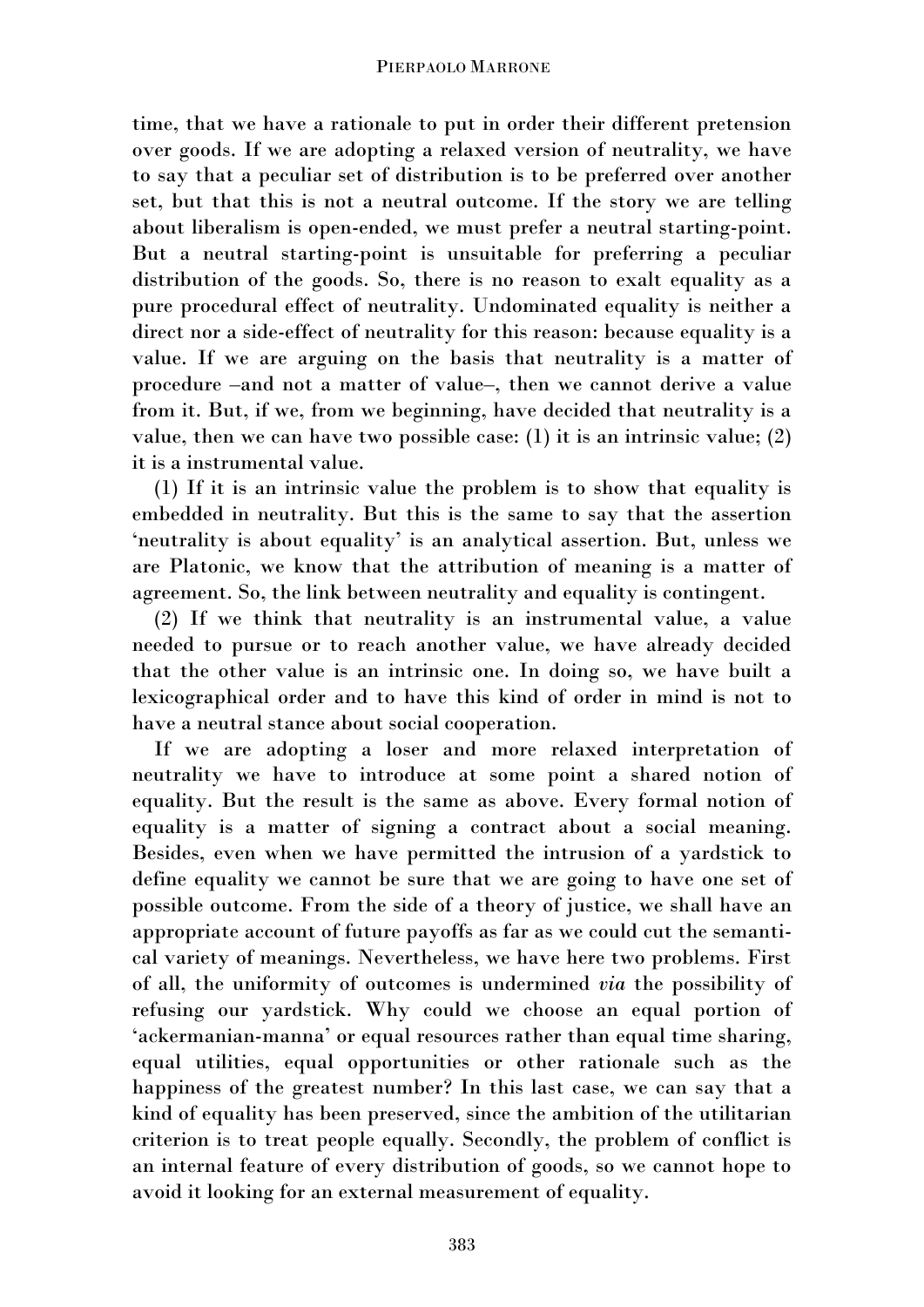Why is it an internal problem of distribution? Most public goods interactions are characterized by a certain degree of rivalness. It is usually said that a good is rival to the extent that the consumption of a unity of the good by one individual decreases the benefits for others who consume the same good. In the case of a perfect divisible good the consumption of a particular unit prevents any other individual from consuming it at all, so that there can be no question of benefiting from consumption. In this case we may say that the good is perfectly rival. Where there is some degree of divisibility, consumption reduces the amount available to other. This is the same as saying that where there is some degree of rivalness, consumption reduces the benefits to other consumer, bringing out the point that rivalness is strictly speaking a property of individuals, that is of their utility functions, not of the goods themselves. Broadly speaking, there are two sorts of solution of collective action problems, internal solution and external solutions. Internal solutions neither involve nor presuppose changes in the game, – for example, specifying how much of the public good can be produced with a given contribution, or the preferences of the players or more generally their attitudes and their beliefs, including expectations. External solutions, on the other hand, work by changing the game, that is changing people's possibilities, attitudes, and beliefs. The changes do not necessarily originate outside the group of individuals who have the collective action problem. Someone thinks that where an internal solution is forthcoming, there was no problem there to solve. For example, if the problem is correctly modeled as a dynamic game consisting of an iterated Prisoners' Dilemma, as a consequence the outcome produced by rational egoists –without any external assistance or other interference– would be mutual cooperation throughout the game, then it could be said that preferences –including inter-temporal preferences– are such that there is no collective action problem. All the external solutions presuppose the solution of other problems, always of collective action problems. Many of them, for example, involve the use of threats and sanctions and the creation and maintenance of the sanction system entail solutions of collective action problems.

When we are thinking to a social agency which can enforce the patterned distribution of goods, we are operating through an external solution of the collective action problem, while a typical internal solution is an appeal to a shared sense of community. Ackermann's strategy is a mix of external and internal solution. The most part of his theory seems to be external, because of his appeal to a set of rules which can solve the conflict between different systems of norms. The social game is typically conceived as a bargaining-game. But, clearly,